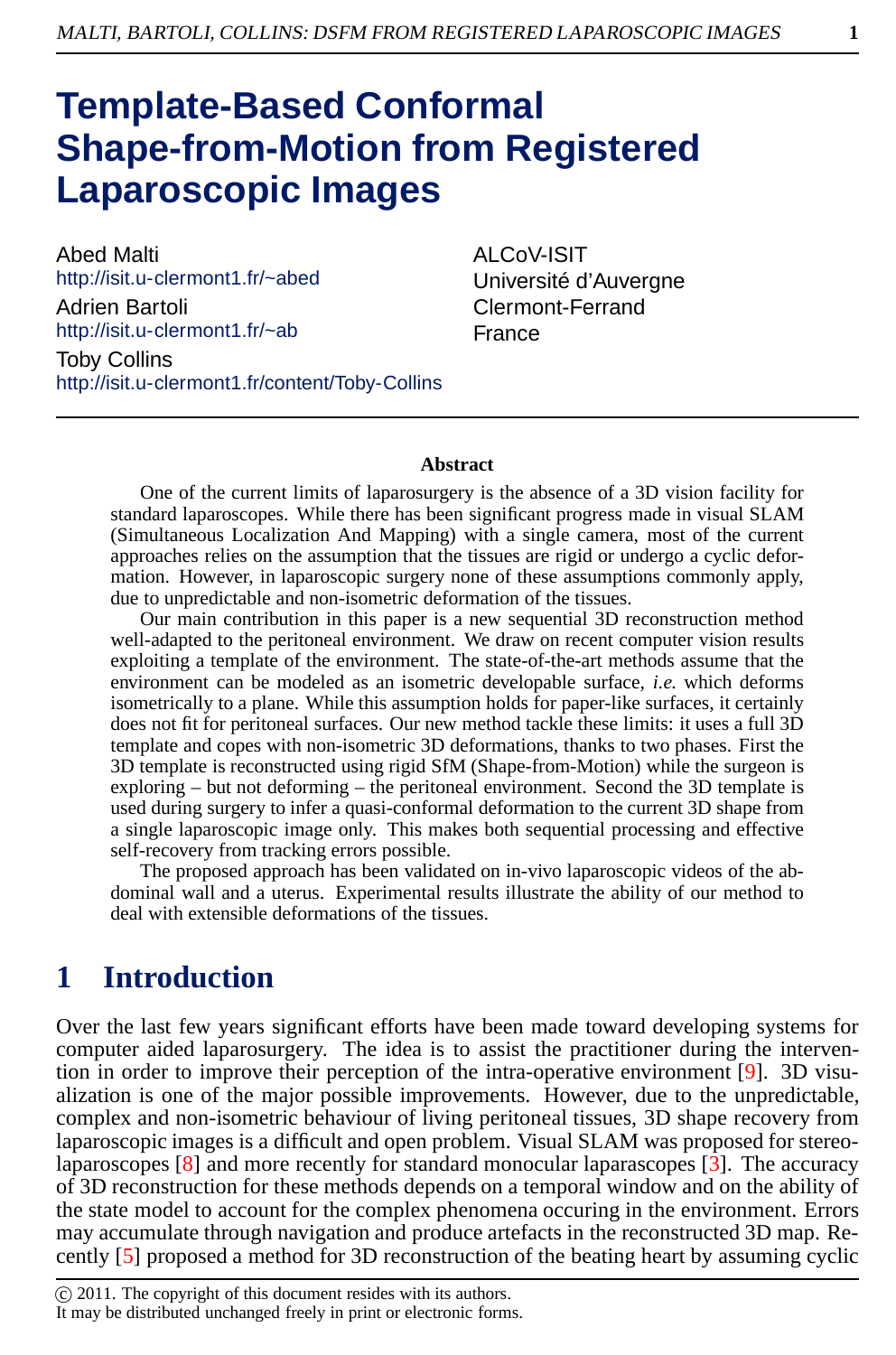deformation modeled as a combination of basis shapes; this method cannot be used in lapascopy where cyclicity assumption does not hold.

We propose a novel approach to SfM in the complex laparoscopic setting. We extend recent 2D-template-based deformable SfM methods proposed in computer vision for developable surfaces (paper-like) surfaces  $[10, 11]$  $[10, 11]$  $[10, 11]$ . The problem of monocular 3D shape recovery is under-constrained because there is an infinite number of 3D surfaces that can project to the same image data. It is then of critical importance to constrain the problem to have a unique consistent solution or at least a set of plausible solutions. Over the years, different types of constraints have been proposed which can be categorized in statistical and physical constraints. Statistical constraints often model the deformation as a linear combination of basis vectors which can be learned online  $[6]$ . A non-linear learning method was proposed in [\[12](#page-4-7)] where local deformation models are first learned offline and then combined online. Physical constraints include spatial and temporal priors on the surface. In [\[1](#page-3-0)] physical constraints are used as priors within a coarse-to-fine shape basis statistical model. An important physical prior is the isometry constraint  $[2, 10]$  $[2, 10]$  $[2, 10]$ , which imposes that any surface geodesic distance is preserved after deformation. This constraint is unfortunately too strong to reconstruct human tissues which are typically non-isometric. We propose to relax this constraint to quasi-conformal deformation. We further decompose it into shearing and anisotropic scaling which will receive different weights to account for possible surface stretching or shrinking. While this models quite well the environment, a direct consequence is that the template cannot be taken as flat anymore, as was assumed by most previous methods. Our method thus reconstructs a 3D template shape using classical RSfM (Rigid SfM) by taking advantage of the exploratory phase at which the surgeon navigates with the laparoscope inside the peritoneum. The reconstructed model is deformed afterwards at the surgery phase to fit the different shapes taken by the tissues, thereby providing 3D shape at run-time from a single image. Our algorithm is here dubbed DSfM (Deformable SfM). The technical part consists of three major improvements over the state-of-the-art: *(i)* dealing with non-isometric (conformal) instead of isometric surfaces, *(ii)* using a 3D instead of a flat 2D template and *(iii)* creating a custom 3D template using RSfM.

Paper organization. We first describe our DSfM system in [§2](#page-1-0) and then give details on the deformable shape recovery phase in [§3.](#page-2-0) We finally report experimental results in  $§4$  and conclude. We assume that the intrinsic laparoscope's parameters have been calibrated. Our notation will be introduced throughout the paper.

### <span id="page-1-0"></span>**2 The DSfM system description**

#### **2.1 Architecture overview**

As depicted in figure [1,](#page-2-1) our DSfM system can be splitted into two main components:

- 1. **3D template reconstruction.** Using an RSfM algorithm [\[4](#page-4-8)], a set of 3D point clouds of the organ shape is reconstructed. This reconstruction takes advantage of the early intra-operative exploration phase.
- 2. **Deformable 3D shape reconstruction.** After the inspection step, the surgeon starts to deform the target organ using the surgery tools. This part of the system offers a newer ability to 3D passive reconstruction of laparoscope images. Given the constructed template, it seeks for the 3D deformation.

#### **2.2 Template reconstruction with RSfM**

Given *M* views, RSfM finds camera parameters as well as a set of 3D points  $(x_i, y_i, z_i)$ ,  $j = 1, \ldots, N_v$  which will be the template points. There are several ways to proceed for RSfM [\[4\]](#page-4-8). We chose the classical sequential approach where two different views with enough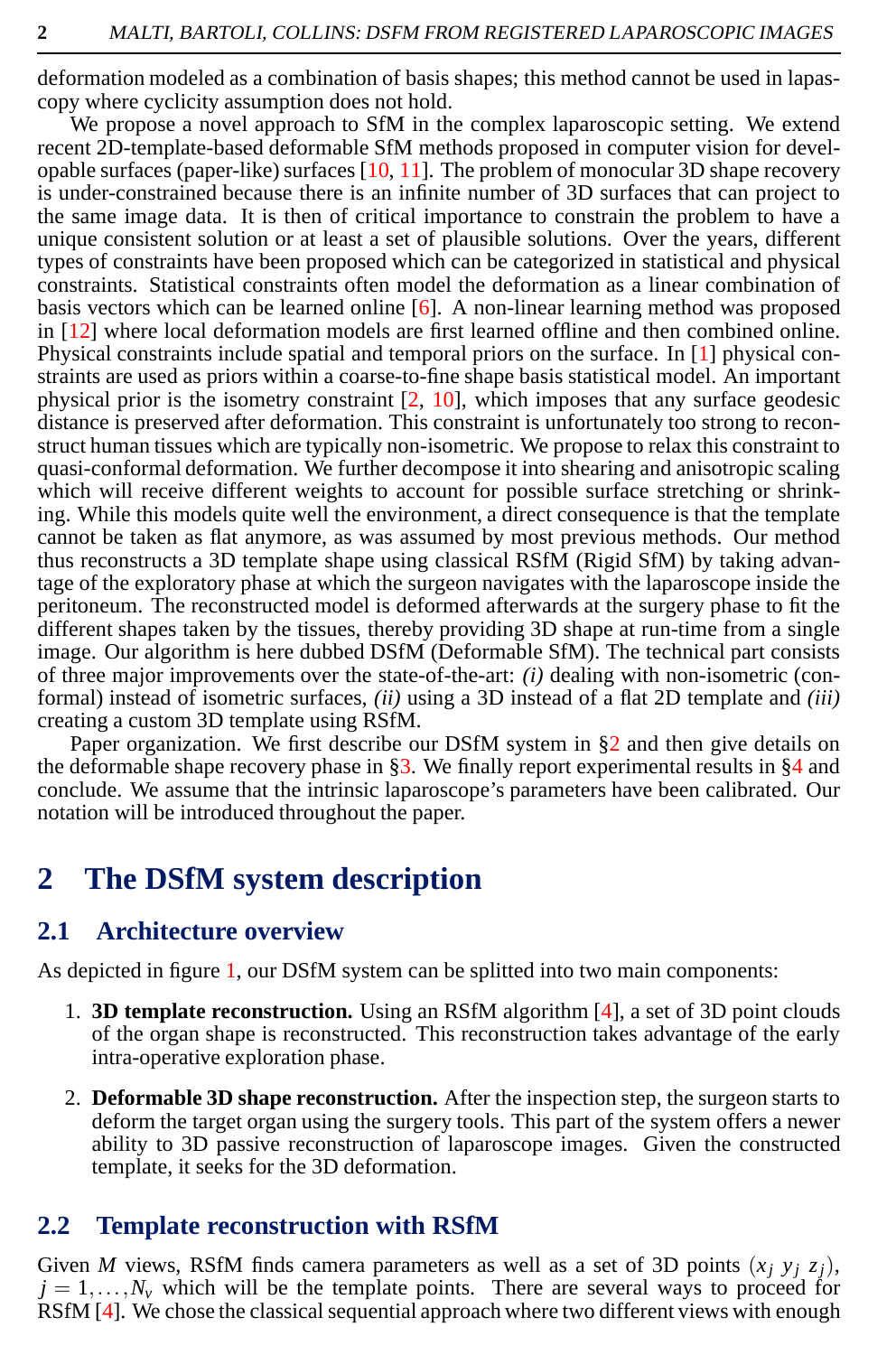

<span id="page-2-1"></span>Figure 1: Principle of our DSfM (Deformable Structure-from-Motion) approach. In the first phase the surgeon explores the peritoneal cavity without deforming it; Classical RSfM (Rigid Shape-from-Motion) is used to find the 3D shape called the 3D template. In the second phase, the 3D template is used to infer the 3D shape observed from only a single laparoscopic view. This makes the approach resistant to temporary registration or tracking errors and well-adapted to potentially live sequential processing.

baseline are used to compute the essential matrix, from which the relative camera position can be extracted and used to triangulate a first set of 3D points. The camera position for each other view is then computed on turn using camera resection, and new 3D points are triangulated. Finally, bundle adjustment is launched to minimize the reprojection error, and the 3D points are connected to form a mesh with  $N_F$  faces  $\mathscr F$  and  $N_\nu$  vertices  $\mathscr V$  given by the set of triangulated 3D points. Image consistent meshing can be used [\[7\]](#page-4-9).

#### <span id="page-2-0"></span>**3 Monocular reconstruction with DSfM**

We assume given  $N_c$  point correspondences between the deformed shape in an image and the 3D template. In the template, the correspondences are given by their barycentric coordinates  $\{(f_i \ b_{1i} \ b_{2i} \ b_{3i})^{\top}\}, i = 1, \ldots, N_c$ , relatively to the triangle they lie on. In the image, the correspondences are given in pixel coordinates  $\{(u_i w_i)^\top\}$ ,  $i = 1, \ldots, N$ . Extensible 3D reconstruction can be formulated as

$$
\begin{cases}\n\min_{\gamma'} \left\{ \sum_{i=1}^{N_F} \parallel S_i - S_i^0 \parallel^2 + \lambda_1 \sum_{i=1}^{N_F} \parallel A_i - A_i^0 \parallel^2 + \lambda_2 \parallel \Delta \mathcal{V}' \parallel^2 \right\} \\
\text{s.t. } \sum_{i=1}^{N_c} \parallel K \vee (f_i) \begin{pmatrix} b_{1i} \\ b_{2i} \\ b_{3i} \end{pmatrix} - \begin{pmatrix} u_i \\ w_i \end{pmatrix} \parallel = 0\n\end{cases}
$$
\n(1)

where  $v'(f_i)$  is the 3  $\times$  3 matrix whose columns are the 3D coordinates of the vertices of face *i*.  $S_i$  and  $A_i$  are the 2D shearing and anisotropy scaling transforms from the template to the deformed *i*<sup>th</sup> face.  $\lambda_1$  and  $\lambda_2$  are two real positive weights that tune the importance of the shearing, the anisotropy scaling and the smoothing energy term. The inextensible formulation enforces the edges of the triangles to remain constant when fitting the data correspondence constraint. In contrast, this weighted combination of non-isometric transforms relax the inextensible condition and allows to deal with local extensible deformations.  $S^0$ and  $A^0$  are average amounts of shearing and anisotropy scaling for each face of the 3D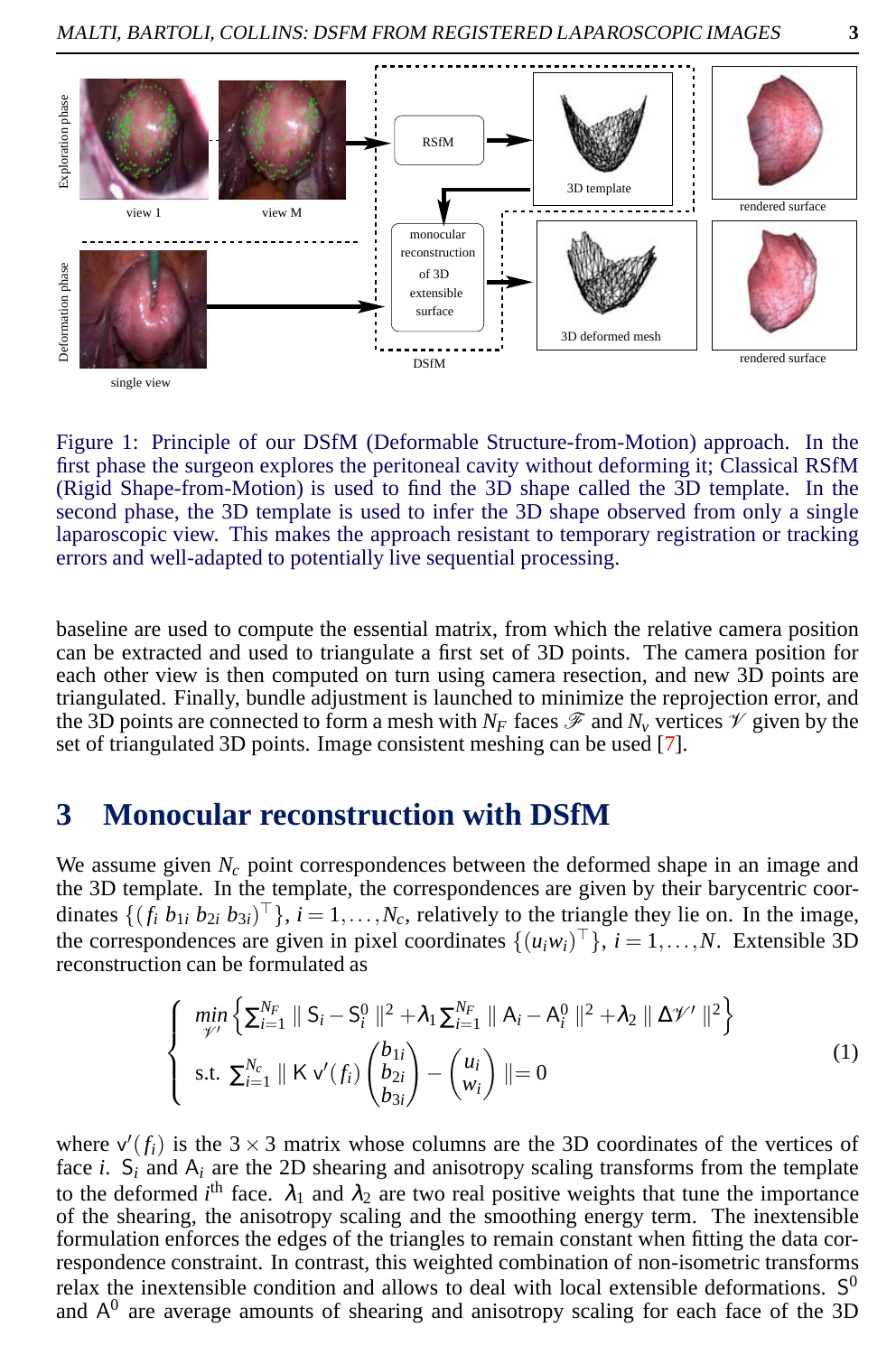template mesh. They can be either learned from training data or experimentally set. Practically, normalized shearing and anisotropy scaling transforms are experimentally set and then scaled by the triangle area of each face  $f_i$  to obtain the transforms  $S_i^0$  and  $A_i^0$ . The addiscaled by the triangle area of each face  $f_i$  to obtain the transforms  $J_i$  and  $A_i$ . The additional weighted energy term smoothes the deformed shape. It is expressed through the linear Laplace-Beltrami discrete linear operator  $\Delta$  of dimension  $N_v \times N_v$  [\[13\]](#page-4-10).  $\mathcal V$  is an  $\overline{N_v} \times 3$  matrix which concatenates the 3D mesh vertices.

## <span id="page-3-2"></span>**4 Experimental results**

### **4.1 Implementation details**

In our implementation, the correspondences are assumed known. The constrained optimization problem can be minimized after elimination to exactly satisfy the correspondence constraints. Another solution is to include the constraints as a penalty in the minimization. As is shown by experimental results, this solution allows one to fit the correspondence constraints if the minimization is well initialized. In our implementation, this initialization is done by computing a rigid transform of the initial 3D template to the camera frame of the target image. This rigid transform is estimated as the average rigid transform which maps the image correspondences to the 3D template mesh. Even though this rigid transform is a rough estimate, it gives good results regarding convergence of the subsequent minimization.

#### **4.2 Results and discussions**

To validate the proposed approach, the experiment we propose is the 3D reconstruction of both inside abdominal wall and uterus from in-vivo sequences. The 3D template of the abdominal wall and the uterus are generated during the laparoscopy exploration step of the inside body. A set of extensible deformation upon the abdomen are made by the surgeon to introduce the trocar so that the surgery tool can go through it. Another set of deformation may occur on the uterus when the surgeon starts to examine it. In either the first or the second deformation, two different frames of monocular 3D reconstructions are shown in figure [2.](#page-4-11) It can be seen that the extensible uterus deformation by the tool was recovered. It can be seen also that the abdominal wall bends under the pressure of the external hand of the surgeon when he is inserting the trocar.

## **5 Conclusion**

In this paper, we have presented a new method to reconstruct a quasi-conformal deforming living tissue in 3D using a single laparoscopic image and a 3D template that is previously reconstructed using standard RSfM. We believe that our method provides novel technical contributions and also a new way of tackling the 3D vision problem in laparoscopy. The invivo experimental results are very encouraging. We are currently working on improving the step of points matches computation between the 3D template and the current laparoscopic view.

### **References**

- <span id="page-3-0"></span>[1] A. Bartoli, V. Gay-Bellile, U. Castellani, J. Peyras, S. Olsen, and P. Sayd. Coarse-tofine low-rank structure-from-motion. *CVPR*, 2008.
- <span id="page-3-1"></span>[2] F. Brunet, R. Hartley, A. Bartoli, N. Navab, and R. Malgouyres. Monocular templatebased reconstruction of smooth and inextensible surfaces. *ACCV*, 2010.